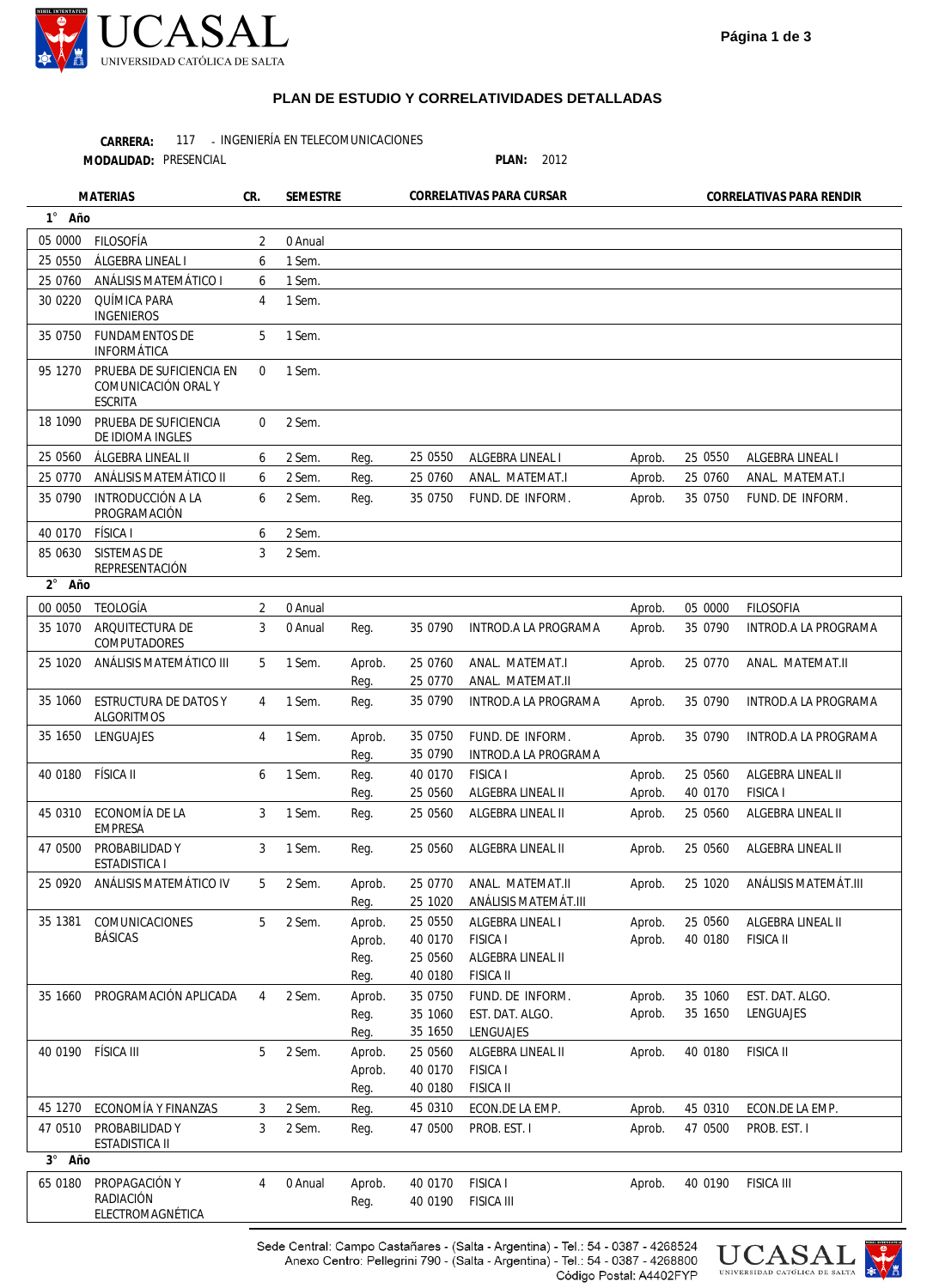

## **PLAN DE ESTUDIO Y CORRELATIVIDADES DETALLADAS**

117 - INGENIERÍA EN TELECOMUNICACIONES **CARRERA:**

**MODALIDAD:**

PLAN: 2012

| <b>MATERIAS</b> |                                             | CR.         | CORRELATIVAS PARA CURSAR<br>SEMESTRE |                  |                     | CORRELATIVAS PARA RENDIR                    |                  |                    |                      |
|-----------------|---------------------------------------------|-------------|--------------------------------------|------------------|---------------------|---------------------------------------------|------------------|--------------------|----------------------|
| 3<br>Año        |                                             |             |                                      |                  |                     |                                             |                  |                    |                      |
| 00 0100         | DOCTRINA SOCIAL DE LA<br><b>IGLESIA</b>     | 3           | 1 Sem.                               |                  |                     |                                             | Aprob.           | 00 0050            | <b>TEOLOGIA</b>      |
| 25 0080         | ANÁLISIS NUMÉRICO                           | 4           | 1 Sem.                               | Aprob.           | 25 0550             | ALGEBRA LINEAL I                            | Aprob.           | 25 0560            | ALGEBRA LINEAL II    |
|                 |                                             |             |                                      | Aprob.           | 25 0760             | ANAL. MATEMAT.I                             | Aprob.           | 25 0770            | ANAL. MATEMAT.II     |
|                 |                                             |             |                                      | Reg.             | 25 0560             | ALGEBRA LINEAL II                           |                  |                    |                      |
|                 |                                             |             |                                      | Reg.             | 25 0770             | ANAL. MATEMAT.II                            |                  |                    |                      |
| 35 1150         | REDES I                                     | 5           | 1 Sem.                               | Aprob.           | 35 0790             | INTROD. A LA PROGRAMA                       | Aprob.           | 35 1070            | ARQ. COMP.           |
|                 |                                             |             |                                      | Reg.             | 35 1070             | ARQ. COMP.                                  | Aprob.           | 35 1381            | COM. BÁSICAS         |
|                 |                                             |             |                                      | Reg.             | 35 1381             | COM. BÁSICAS                                |                  |                    |                      |
| 35 1420         | SISTEMAS Y SEÑALES                          | 5           | 1 Sem.                               | Aprob.<br>Reg.   | 25 1020<br>25 09 20 | ANÁLISIS MATEMÁT.III<br>ANÁLISIS MATEMÁT.IV | Aprob.           | 25 0920            | ANÁLISIS MATEMÁT.IV  |
| 65 0220         | TEORÍA DE CIRCUITOS I                       | 5           | 1 Sem.                               | Aprob.           | 40 0170             | <b>FISICA I</b>                             | Aprob.           | 40 0180            | <b>FISICA II</b>     |
|                 |                                             |             |                                      | Aprob.           | 85 0630             | SIST.DE REPRESENT.                          |                  |                    |                      |
|                 |                                             |             |                                      | Reg.             | 40 0180             | <b>FISICA II</b>                            |                  |                    |                      |
| 97 0100         | PRÁCTICA PROFESIONAL<br>SUPERVISADA TÉCNICO | $\mathbf 0$ | 1 Sem.                               |                  |                     |                                             |                  |                    |                      |
| 05 0250         | ÉTICA PROFESIONAL                           | 2           | 2 Sem.                               | Reg.             | 00 0100             | DOC.SOC.IGLESIA                             | Aprob.           | 00 0100            | DOC.SOC.IGLESIA      |
| 35 0900         | SISTEMAS OPERATIVOS                         | 4           | 2 Sem.                               | Aprob.           | 35 0790             | INTROD.A LA PROGRAMA                        | Aprob.           | 35 1070            | ARQ. COMP.           |
|                 |                                             |             |                                      | Reg.             | 35 1070             | ARQ. COMP.                                  |                  |                    |                      |
| 35 1160         | REDES II                                    | 5           | 2 Sem.                               | Aprob.           | 35 1070             | ARQ. COMP.                                  | Aprob.           | 35 1150            | RED. I               |
|                 |                                             |             |                                      | Reg.             | 35 1150             | RED. I                                      | Aprob.           | 35 1060            | EST. DAT. ALGO.      |
|                 |                                             |             |                                      | Reg.             | 35 1060             | EST. DAT. ALGO.                             |                  |                    |                      |
| 65 0090         | ELECTRÓNICA I                               | 6           | 2 Sem.                               | Aprob.           | 40 0180             | <b>FISICA II</b>                            | Aprob.           | 40 0190            | <b>FISICA III</b>    |
|                 |                                             |             |                                      | Aprob.           | 25 0770             | ANAL. MATEMAT.II                            | Aprob.           | 65 0220            | T. CIRCUITOS I       |
|                 |                                             |             |                                      | Reg.             | 40 0190             | <b>FISICA III</b>                           |                  |                    |                      |
|                 |                                             |             |                                      | Reg.             | 65 0220             | T. CIRCUITOS I                              |                  |                    |                      |
| 65 0230         | TEORÍA DE CIRCUITOS II                      | 5           | 2 Sem.                               | Aprob.           | 40 0180             | <b>FISICA II</b>                            | Aprob.           | 65 0220            | T. CIRCUITOS I       |
|                 |                                             |             |                                      | Aprob.           | 35 1381             | COM. BÁSICAS                                | Aprob.           | 35 1420            | SISTEMAS Y SEÑALES   |
|                 |                                             |             |                                      | Reg.             | 65 0220             | T. CIRCUITOS I                              |                  |                    |                      |
|                 | TEORÍA DE LA                                | 4           |                                      | Reg.             | 35 1420             | SISTEMAS Y SEÑALES<br><b>FISICA II</b>      |                  |                    | T. CIRCUITOS I       |
| 95 2280         | <b>INFORMACIÓN Y</b>                        |             | 2 Sem.                               | Aprob.<br>Aprob. | 40 0180<br>35 1381  | COM. BÁSICAS                                | Aprob.<br>Aprob. | 65 0220<br>35 1420 | SISTEMAS Y SEÑALES   |
|                 | COMUNICACIÓN                                |             |                                      | Reg.             | 65 0220             | T. CIRCUITOS I                              |                  |                    |                      |
|                 |                                             |             |                                      | Reg.             | 35 1420             | SISTEMAS Y SEÑALES                          |                  |                    |                      |
| 4° Año          |                                             |             |                                      |                  |                     |                                             |                  |                    |                      |
|                 | 65 0200 MEDIDAS ELÉCTRICAS Y                | 3           | 0 Anual                              | Aprob.           | 40 0180             | <b>FISICA II</b>                            | Aprob.           | 65 0090            | ELECTRÓNICA I        |
|                 | ELECTRÓNICAS                                |             |                                      | Reg.             | 65 0090             | ELECTRÓNICA I                               | Aprob.           | 65 0230            | T. CIRCUITOS II      |
|                 |                                             |             |                                      | Reg.             | 65 0230             | T. CIRCUITOS II                             |                  |                    |                      |
| 35 1340         | COMUNICACIONES                              | 4           | 1 Sem.                               | Aprob.           | 40 0180             | <b>FISICA II</b>                            | Aprob.           | 95 2280            | TEOR.INFOR.Y COMUN.  |
|                 | <b>DIGITALES</b>                            |             |                                      | Aprob.           | 25 0920             | ANÁLISIS MATEMÁT.IV                         |                  |                    |                      |
|                 |                                             |             |                                      | Reg.             | 95 2280             | TEOR.INFOR.Y COMUN.                         |                  |                    |                      |
| 35 1670         | SISTEMAS DE                                 | 5           | 1 Sem.                               | Aprob.           | 40 0180             | <b>FISICA II</b>                            | Aprob.           | 95 2280            | TEOR.INFOR.Y COMUN.  |
|                 | COMUNICACIONES                              |             |                                      | Aprob.           | 25 09 20            | ANÁLISIS MATEMÁT.IV                         |                  |                    |                      |
|                 |                                             |             |                                      | Reg.             | 95 2280             | TEOR.INFOR.Y COMUN.                         |                  |                    |                      |
| 47 0200         | INVESTIGACIÓN                               | 4           | 1 Sem.                               | Aprob.           | 47 0500             | PROB. EST. I                                | Aprob.           | 47 0510            | PROB. EST. II        |
|                 | OPERATIVA                                   |             |                                      | Reg.             | 47 0510             | PROB. EST. II                               | Aprob.           | 25 0080            | ANÁLISIS NUMÉRICO    |
|                 |                                             |             |                                      | Reg.             | 25 0080             | ANÁLISIS NUMÉRICO                           |                  |                    |                      |
| 50 2780         | <b>GESTIÓN DE PROYECTOS</b>                 | 3           | 1 Sem.                               | Aprob.           | 45 0310             | ECON.DE LA EMP.                             | Aprob.           | 45 1270            | ECONOMÍA Y FINANZAS  |
|                 |                                             |             |                                      | Reg.             | 45 1270             | ECONOMÍA Y FINANZAS                         |                  |                    |                      |
| 65 0100         | ELECTRÓNICA II                              | 6           | 1 Sem.                               | Aprob.           | 40 0180             | <b>FISICA II</b>                            | Aprob.           | 65 0090            | ELECTRÓNICA I        |
|                 |                                             |             |                                      | Reg.             | 65 0090             | ELECTRÓNICA I                               |                  |                    |                      |
| 65 0240         | ANTENAS                                     | 5           | 1 Sem.                               | Aprob.           | 40 0190             | <b>FISICA III</b>                           | Aprob.           | 65 0180            | PROPAG.Y RAD.ELECTR. |
|                 |                                             |             |                                      | Aprob.           | 35 1381             | COM. BÁSICAS                                | Aprob.           | 65 0230            | T. CIRCUITOS II      |

Sede Central: Campo Castañares - (Salta - Argentina) - Tel.: 54 - 0387 - 4268524<br>Anexo Centro: Pellegrini 790 - (Salta - Argentina) - Tel.: 54 - 0387 - 4268800 Código Postal: A4402FYP